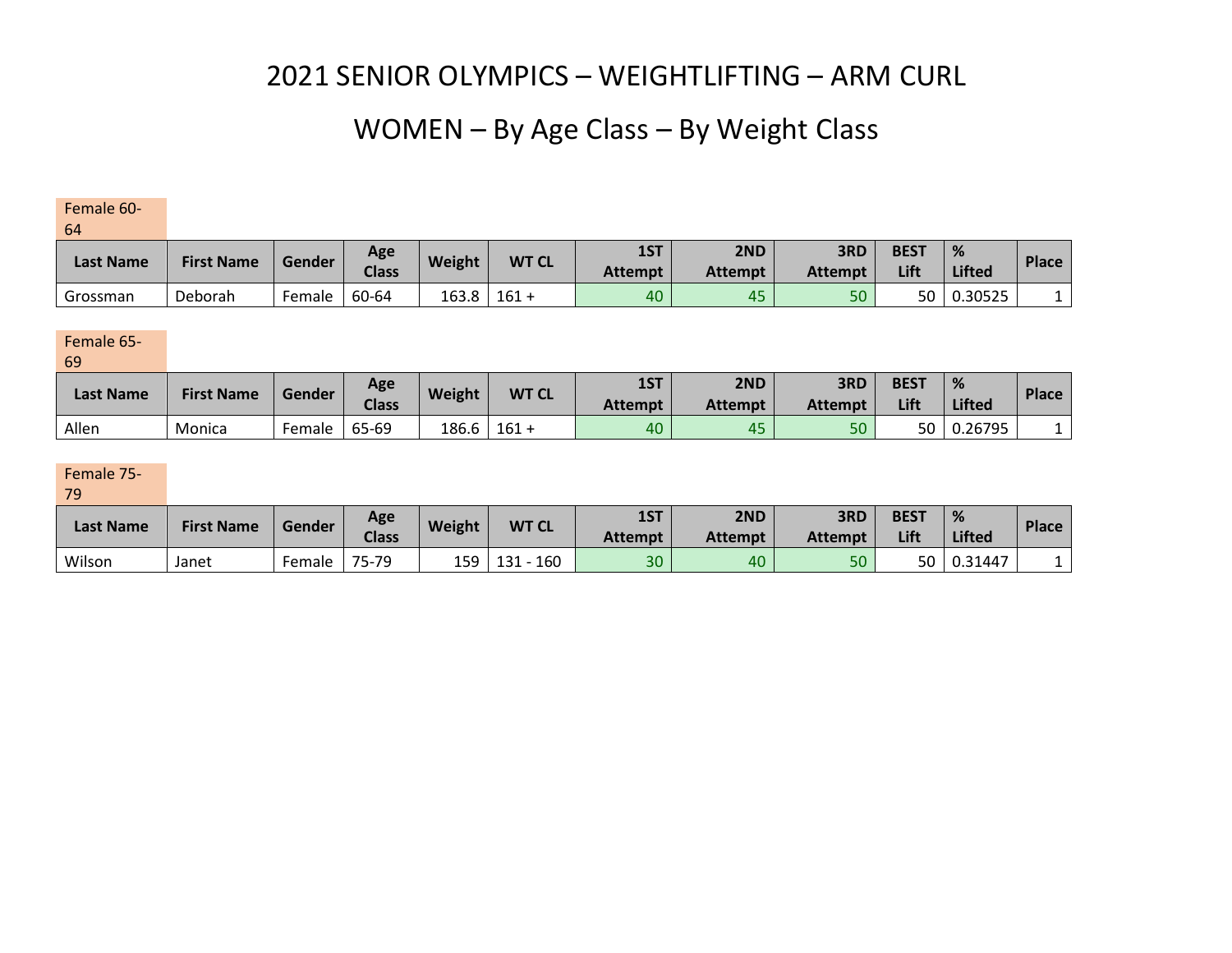## MEN – By Age Class – By Weight Class – Page 1 of 3

| .                |                   |        |                     |        |                   |                       |                       |                       |                     |                    |       |
|------------------|-------------------|--------|---------------------|--------|-------------------|-----------------------|-----------------------|-----------------------|---------------------|--------------------|-------|
| <b>Last Name</b> | <b>First Name</b> | Gender | Age<br><b>Class</b> | Weight | <b>WT CL</b>      | 1ST<br><b>Attempt</b> | 2ND<br><b>Attempt</b> | 3RD<br><b>Attempt</b> | <b>BEST</b><br>Lift | %<br><b>Lifted</b> | Place |
| Goldfarb         | Dave              | Male   | 50-54               |        | $156.6$   0 - 165 | 70                    | 80                    | 90                    | 90                  | 0.57471            |       |
|                  |                   |        |                     |        |                   |                       |                       |                       |                     |                    |       |
| McSpadden        | Delfon            | Male   | 50-54               | 238    | $226 +$           | 100                   | 120                   | 160                   | 160                 | 0.67227            |       |

#### Male 55-59

Male 50-54

| Last Name     | <b>First Name</b> | Gender | Age          | Weight | <b>WT CL</b>      | 1ST            | 2ND            | 3RD            | <b>BEST</b> | %             | <b>Place</b> |
|---------------|-------------------|--------|--------------|--------|-------------------|----------------|----------------|----------------|-------------|---------------|--------------|
|               |                   |        | <b>Class</b> |        |                   | <b>Attempt</b> | <b>Attempt</b> | <b>Attempt</b> | Lift        | <b>Lifted</b> |              |
| McDaniel      | Ted               | Male   | 55-59        |        | $153.6$   0 - 165 | 75             | 90             | 100            | 90          | 0.58594       |              |
|               |                   |        |              |        |                   |                |                |                |             |               |              |
| Stemme        | Jon               | Male   | 55-59        | 276.5  | $226 +$           | 100            | 120            | 135            | 135         | 0.48825       |              |
| <b>Berken</b> | George            | Male   | 55-59        | 318    | $226 +$           | 75             | 95             | 125            | 125         | 0.39308       |              |

#### Male 60-64

| <b>Last Name</b> | <b>First Name</b> | Gender | Age          | Weight | <b>WT CL</b>    | 1ST            | 2ND            | 3RD            | <b>BEST</b> | %             | <b>Place</b> |
|------------------|-------------------|--------|--------------|--------|-----------------|----------------|----------------|----------------|-------------|---------------|--------------|
|                  |                   |        | <b>Class</b> |        |                 | <b>Attempt</b> | <b>Attempt</b> | <b>Attempt</b> | Lift        | <b>Lifted</b> |              |
| Dewitt           | Steve             | Male   | 60-64        |        | $148$   0 - 165 | 65             | 75             | 90             | 90          | 0.60811       |              |
| Girard           | Thomas            | Male   | 60-64        |        | 160.4   0 - 165 | 60             |                |                | 60          | 0.37406       |              |
|                  |                   |        |              |        |                 |                |                |                |             |               |              |
| Owens            | Carl              | Male   | 60-64        | 210.2  | 196 - 225       | 65             | 85             | 95             | 95          | 0.45195       |              |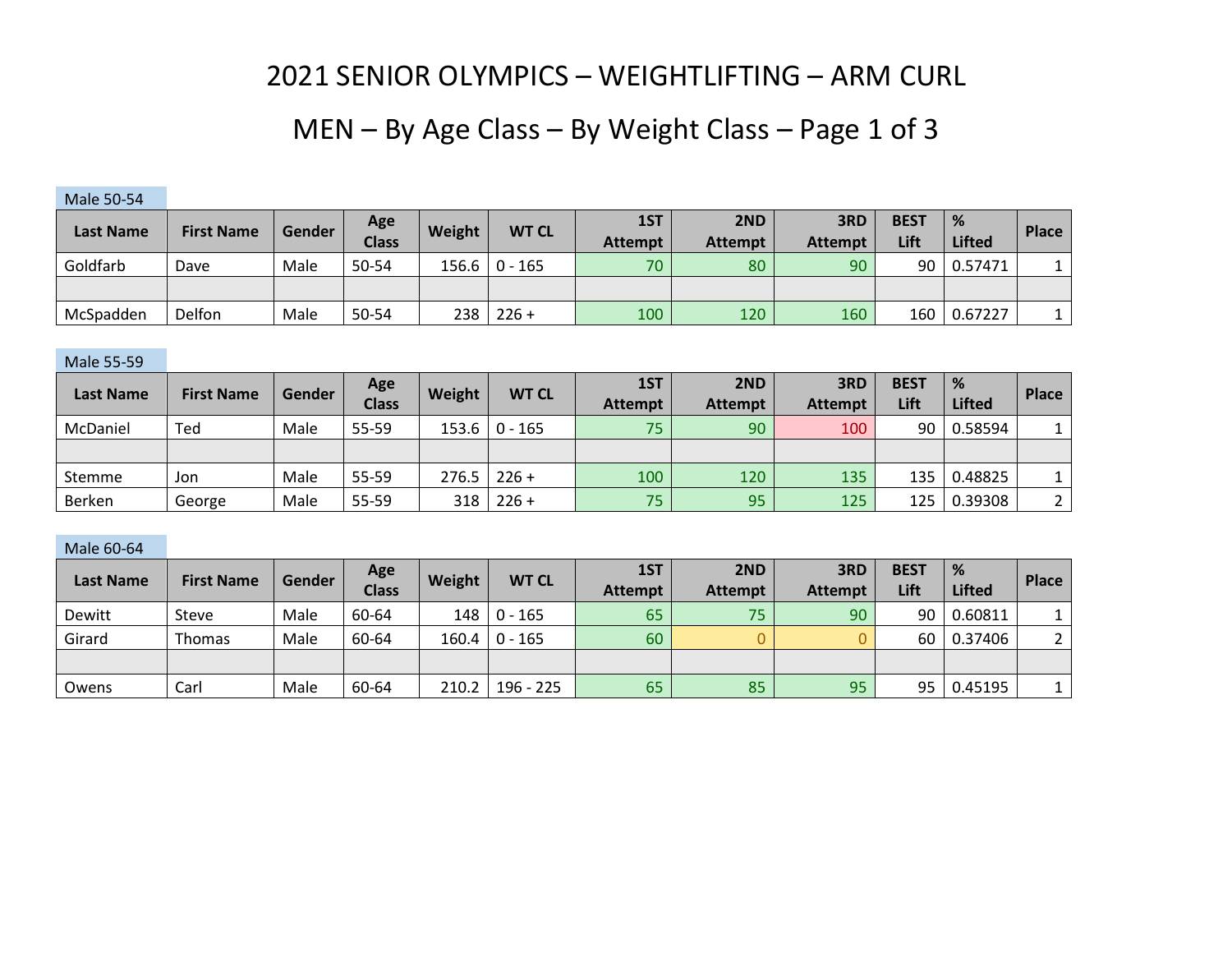# MEN – By Age Class – By Weight Class – Page 2 of 3

| <b>NIGLE 02-02</b> |                   |               |                     |        |              |                       |                       |                       |                     |                    |                |
|--------------------|-------------------|---------------|---------------------|--------|--------------|-----------------------|-----------------------|-----------------------|---------------------|--------------------|----------------|
| <b>Last Name</b>   | <b>First Name</b> | <b>Gender</b> | Age<br><b>Class</b> | Weight | <b>WT CL</b> | 1ST<br><b>Attempt</b> | 2ND<br><b>Attempt</b> | 3RD<br><b>Attempt</b> | <b>BEST</b><br>Lift | %<br><b>Lifted</b> | Place          |
| O'Connor           | John              | Male          | 65-69               | 133    | $0 - 165$    | 55                    | 70                    | 85                    | 85                  | 0.6391             |                |
| Keane              | James             | Male          | 65-69               | 145.2  | $0 - 165$    | 60                    | 70                    | 85                    | 85                  | 0.5854             | $\overline{2}$ |
| McAvoy             | Robert            | Male          | 65-69               | 155.6  | $0 - 165$    | 40                    | 50                    | 65                    | 50                  | 0.32134            | 3              |
|                    |                   |               |                     |        |              |                       |                       |                       |                     |                    |                |
| Vivirito           | Phil              | Male          | 65-69               | 169.6  | $166 - 195$  | 80                    | 90                    | 100                   | 100                 | 0.58962            | 1              |
| Youngblood         | Stanley<br>Amos   | Male          | 65-69               | 187.2  | $166 - 195$  | 70                    | 80                    | 110                   | 110                 | 0.58761            | $\overline{2}$ |
| Haven III          | Joseph            | Male          | 65-69               | 188.8  | $166 - 195$  | 55                    | 65                    | 85                    | 85                  | 0.45021            | 3              |
|                    |                   |               |                     |        |              |                       |                       |                       |                     |                    |                |
| Bechard            | Michael           | Male          | 65-69               | 211    | $196 - 225$  | 95                    | 110                   | 120                   | 110                 | 0.52133            | 1              |
|                    |                   |               |                     |        |              |                       |                       |                       |                     |                    |                |
| James              | Terry             | Male          | 70-74               | 254.3  | $226 +$      | 70                    | 80                    | 90                    | 90                  | 0.35391            | $\mathbf{1}$   |

 $M<sub>2</sub>$  65-69

### Male 70-74

| <b>Last Name</b> | <b>First Name</b> | <b>Gender</b> | Age<br><b>Class</b> | Weight | <b>WT CL</b> | 1ST<br><b>Attempt</b> | 2ND<br><b>Attempt</b> | 3RD<br><b>Attempt</b> | <b>BEST</b><br>Lift | %<br><b>Lifted</b> | <b>Place</b> |
|------------------|-------------------|---------------|---------------------|--------|--------------|-----------------------|-----------------------|-----------------------|---------------------|--------------------|--------------|
| Stough           | Larry             | Male          | 70-74               | 134.4  | $0 - 165$    | 60                    | 65                    | 70                    | 70                  | 0.52083            | 2            |
| Tysdal           | Mike              | Male          | 70-74               | 147.8  | $0 - 165$    | 60                    | 80                    | 90                    | 90                  | 0.60893            |              |
|                  |                   |               |                     |        |              |                       |                       |                       |                     |                    |              |
| Fry              | Denny             | Male          | 70-74               | 184    | $166 - 195$  | 65                    | 75                    | 85                    | 85                  | 0.46196            |              |
|                  |                   |               |                     |        |              |                       |                       |                       |                     |                    |              |
| Case             | Robert            | Male          | 70-74               | 212.8  | 196 - 225    | 60                    | 70                    | 80                    | 80                  | 0.37594            |              |
|                  |                   |               |                     |        |              |                       |                       |                       |                     |                    |              |
| Tullmann         | Jim               | Male          | 70-74               | 227    | $226 +$      | 75                    | 90                    | 100                   | 100                 | 0.44053            |              |